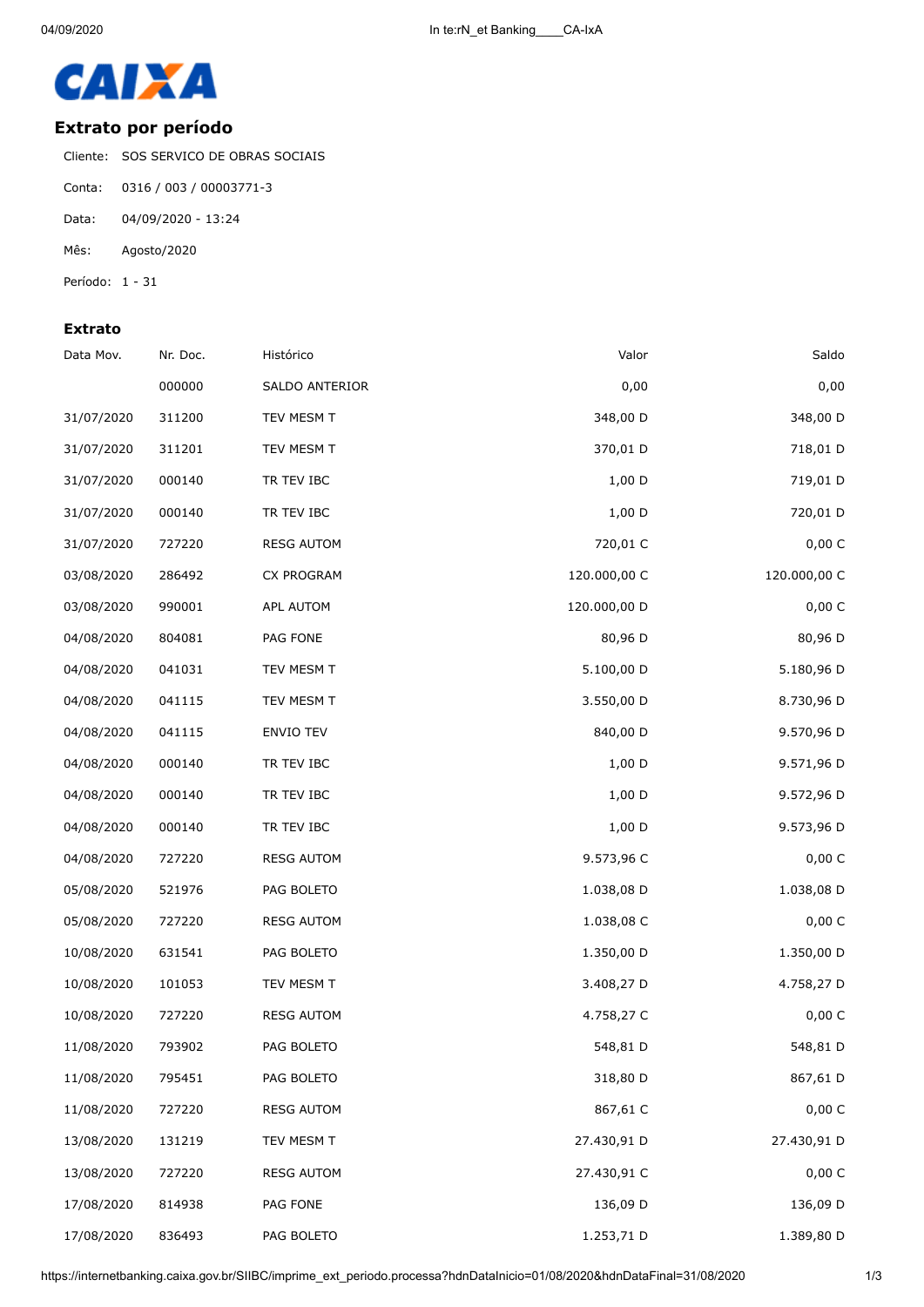| 04/09/2020 |        |                   | In te:rN_et Banking<br>CA-IxA |             |
|------------|--------|-------------------|-------------------------------|-------------|
| 17/08/2020 | 171406 | ENVIO TEV         | 1.936,66 D                    | 3.326,46 D  |
| 17/08/2020 | 171435 | TEV MESM T        | 480,00 D                      | 3.806,46 D  |
| 17/08/2020 | 727220 | <b>RESG AUTOM</b> | 3.806,46 C                    | 0,00 C      |
| 19/08/2020 | 191148 | ENVIO TEV         | 439,06 D                      | 439,06 D    |
| 19/08/2020 | 191148 | ENVIO TEV         | 156,54 D                      | 595,60 D    |
| 19/08/2020 | 191427 | ENVIO TEV         | 499,12 D                      | 1.094,72 D  |
| 19/08/2020 | 191427 | ENVIO TEV         | 88,23 D                       | 1.182,95 D  |
| 19/08/2020 | 727220 | <b>RESG AUTOM</b> | 1.182,95 C                    | 0,00 C      |
| 20/08/2020 | 201457 | TEV MESM T        | 288,00 D                      | 288,00 D    |
| 20/08/2020 | 201457 | TEV MESM T        | 511,05 D                      | 799,05 D    |
| 20/08/2020 | 727220 | <b>RESG AUTOM</b> | 799,05 C                      | 0,00 C      |
| 21/08/2020 | 388108 | PAG BOLETO        | 288,00 D                      | 288,00 D    |
| 21/08/2020 | 390419 | PAG BOLETO        | 1.224,91 D                    | 1.512,91 D  |
| 21/08/2020 | 391652 | PAG BOLETO        | 516,00 D                      | 2.028,91 D  |
| 21/08/2020 | 211352 | TEV MESM T        | 600,00 D                      | 2.628,91 D  |
| 21/08/2020 | 211355 | TEV MESM T        | 1.700,00 D                    | 4.328,91 D  |
| 21/08/2020 | 727220 | <b>RESG AUTOM</b> | 4.328,91 C                    | 0,00 C      |
| 24/08/2020 | 241322 | CRED TEV          | 159,00 C                      | 159,00 C    |
| 24/08/2020 | 990001 | APL AUTOM         | 159,00 D                      | 0,00 C      |
| 26/08/2020 | 261215 | CRED TEV          | 959,30 C                      | 959,30 C    |
| 26/08/2020 | 990001 | APL AUTOM         | 959,30 D                      | 0,00 C      |
| 27/08/2020 | 164315 | PAG BOLETO        | 1.380,09 D                    | 1.380,09 D  |
| 27/08/2020 | 271049 | TEV MESM T        | 1.963,73 D                    | 3.343,82 D  |
| 27/08/2020 | 271050 | TEV MESM T        | 2.339,47 D                    | 5.683,29 D  |
| 27/08/2020 | 271257 | ENVIO TEV         | 2.010,00 D                    | 7.693,29 D  |
| 27/08/2020 | 727220 | <b>RESG AUTOM</b> | 7.693,29 C                    | 0,00 C      |
| 28/08/2020 | 006557 | TEV MESM T        | 1.011,24 D                    | 1.011,24 D  |
| 28/08/2020 | 006560 | TEV MESM T        | 1.017,28 D                    | 2.028,52 D  |
| 28/08/2020 | 006561 | TEV MESM T        | 1.099,02 D                    | 3.127,54 D  |
| 28/08/2020 | 006567 | TEV MESM T        | 4.481,12 D                    | 7.608,66 D  |
| 28/08/2020 | 006568 | TEV MESM T        | 2.543,97 D                    | 10.152,63 D |
| 28/08/2020 | 006569 | TEV MESM T        | 273,81 D                      | 10.426,44 D |
| 28/08/2020 | 006578 | TEV MESM T        | 1.291,58 D                    | 11.718,02 D |
| 28/08/2020 | 006579 | TEV MESM T        | 1.734,43 D                    | 13.452,45 D |
| 28/08/2020 | 006582 | TEV MESM T        | 1.759,68 D                    | 15.212,13 D |
| 28/08/2020 | 006583 | TEV MESM T        | 1.877,42 D                    | 17.089,55 D |
| 28/08/2020 | 006585 | TEV MESM T        | 1.810,86 D                    | 18.900,41 D |
| 28/08/2020 | 006589 | TEV MESM T        | 3.027,52 D                    | 21.927,93 D |
| 28/08/2020 | 006592 | TEV MESM T        | 2.411,55 D                    | 24.339,48 D |